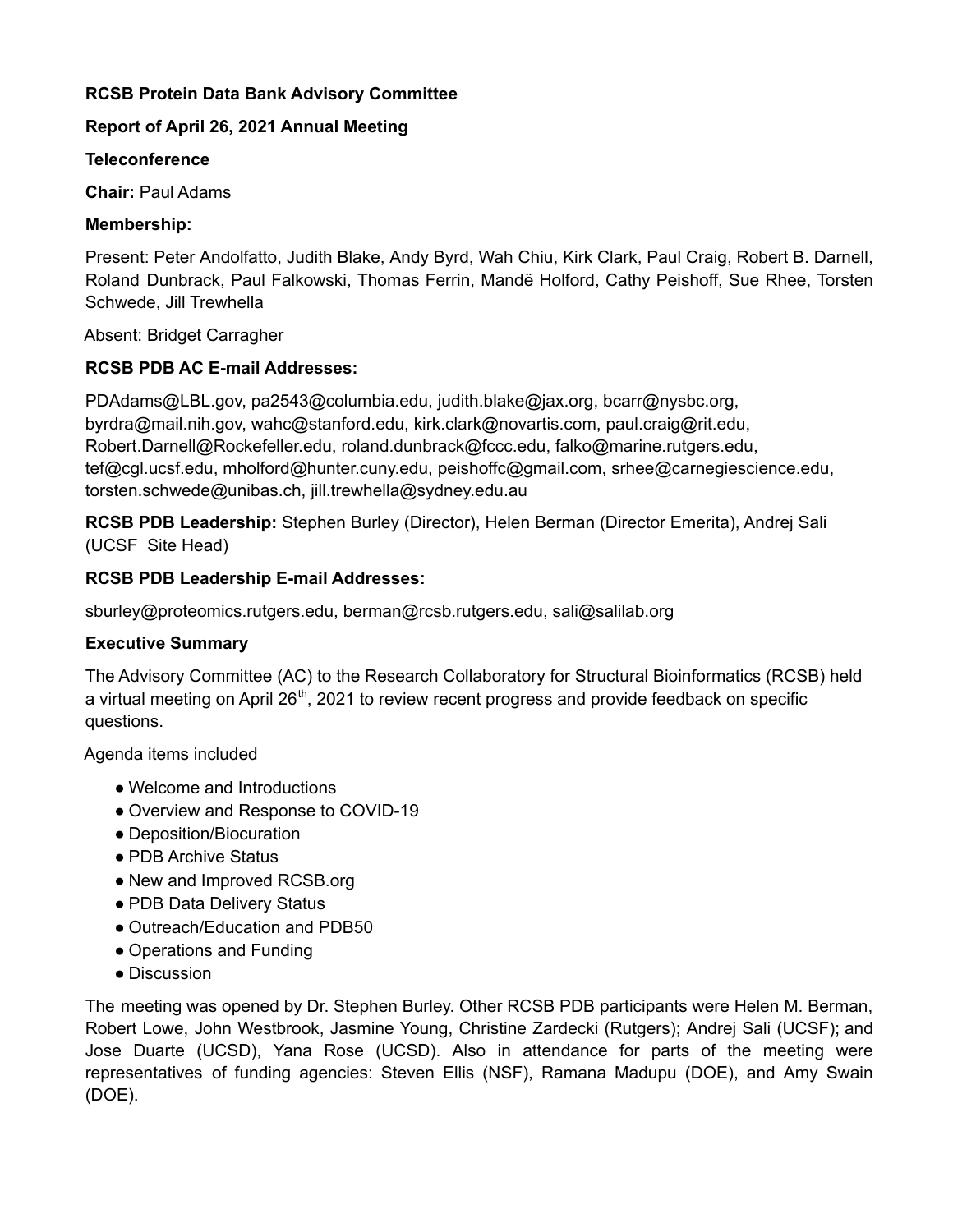Appendix 1 provides a summary of the RCSB responses to the 2020 Advisory Panel meeting recommendations. Appendix 2 provides a summary of global PDB deposition and data access statistics in 2020.

## *Overall Comments from the Advisory Panel*

The team is congratulated on their outstanding work over the last 12 months under challenging circumstances. Structural biology has played a critical role in fighting the pandemic, and the RCSB has stepped up in educating the community and curating the deposition of many SARS-CoV-2 related structures, including bulk depositions. The team gave an excellent set of focused presentations, and their collective leadership of the RCSB and their individual projects over the last year is applauded. The committee recognizes the continued efforts of the RCSB Director, Stephen Burley, and his colleagues to seek additional funding for the RCSB activities, which have paid off over the last year.

### *Recommendations for future meetings*

- Keep up the great work!

## **Detailed Advisory Panel Comments and Feedback**

### **Response to COVID-19**

The COVID-19 pandemic has been challenging for everyone in the world but has also presented some opportunities for the RCSB. They prioritized the biocuration of SARS-CoV-2 structures (more than 1000 by March 2021). They also seized the opportunity to provide educational material about the virus to the community, with information about the virus, viral proteins, and therapeutics. There was a noticeable increase in traffic to PDB-101 as a result. PDB data also formed an important part of several other COVID-19 related databases created in the last year. RCSB staff also participated in education activities such as a summer bootcamp on COVID-19. The committee also heard how working remotely was embraced by the RCSB team, and that hybrid work was a likely model for the future. The committee recognizes that there may be further opportunities to combine education and outreach activities around COVID-19 with fund raising activities, especially with the PDB50 celebrations this year.

### *Recommendations*

- Beyond the recent publication in PROTEINS about the structural biology of the SARS-CoV-2 virus, the RCSB should consider whether there are other venues to highlight the role of structure, and the PDB, in the pandemic response. Longer term there may be opportunities to study the long-term impact that structural biology and the availability of structures from the PDB has had on the fight against the virus.

### **Deposition/Biocuration**

The committee heard from Jasmine Young about deposition and biocuration activities. We continue to be very impressed with Jasmine's leadership in this area, and the report on last year's activities was very positive. The load balancing across the wwPDB locations appears to be working well, and new features such as GroupDep are making it easier for some groups to make their depositions, especially for the SARS-CoV-2 ligand screening studies. There were a record number of depositions and biocurations by the RCSB team. The continued growth in the number of cryo-EM structure depositions was also noted. The committee was very pleased to hear that the efficiency of biocuration has continued to improve, with the median time for large structures decreasing from 3-4 days to less than 2 days. Finally, the committee was happy to hear that the new charter, which formally incorporates the EMDB, has been signed. We were asked if we had any concerns about the Deposition/Biocuration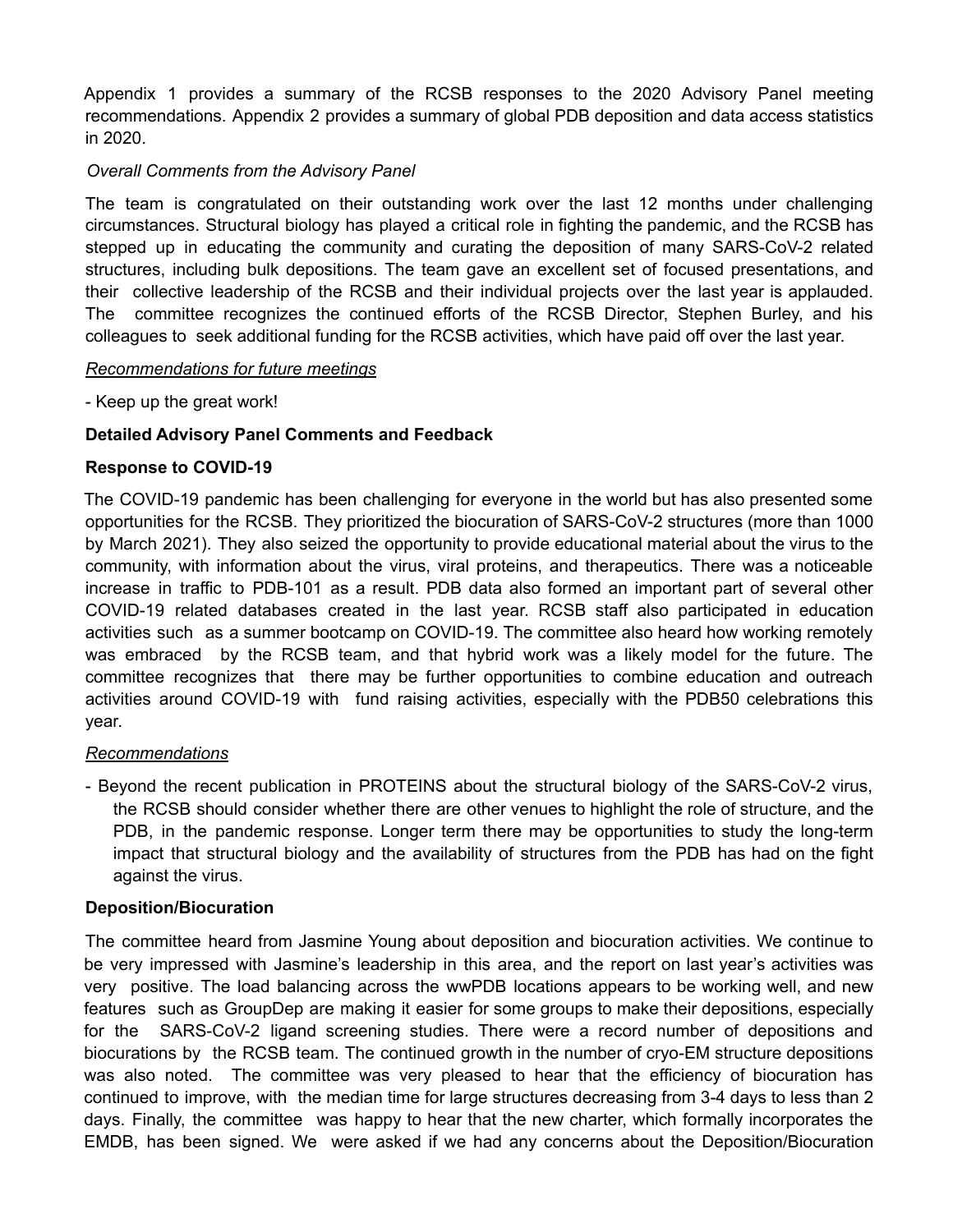work underway with the wwPDB partners. The committee again congratulates Jasmine for her leadership of OneDep and creating a strong collaboration across the wwPDB. However, there were some concerns from the committee about the level of effort available from partners during the pandemic.

### *Recommendations*

- The improvements in deposition efficiency appear to have come in part from the flexibility afforded staff with remote work. The RCSB is encouraged to think about how to continue this model in the future.
- The committee welcomes the new validation features for cryo-EM depositions. However, the RCSB (in collaboration with the broader wwPDB community) is encouraged to implement new accepted metrics in a timely manner as they become available.
- Continue to monitor the growth of cryo-EM depositions and be prepared to prioritize the implementation of deposition standards and tools to help respond to the increased load.

## **PDB Archive Status**

The committee heard from John Westbrook on the status of the archive, and its continued growth. Of note has been the deployment of new storage for the core archive, which will accommodate projected growth through 2022. The committee was also very pleased to hear that the carbohydrate remediation project has been completed, and that the chemical reference data has been extended to include additional definitions. Finally, the securing of several new funding sources will clearly help extend the reach of PDB data into new research areas.

## *Recommendations*

- There are several other opportunities to improve the archive through remediation campaigns. The committee encourages the RCSB to prioritize targets such as lipids/detergents, metalloproteins, and assemblies.
- The remediation of antibody structures is an outstanding problem.
- With the recent technical developments in the field of cryo-electron tomography it seems likely that there will be increased demand for archiving tomography data as part of depositions. The committee wonders whether the current EMDB/EMPIAR system will be sustainable and suggests the RCSB look into how complementary services might be established in the US.

### **New and Improved RCSB.org**

The committee heard from John Westbrook on the ongoing efforts to improve the infrastructure for the rcsb.org website and associated backends. The new search functionality and structure visualization tools were also presented. The committee was impressed by all these developments. However, there were some concerns about the complexity of the search system for many users. The committee feels that the option of a simplified search and visualization interfaces would benefit many of the RCSB users. The committee thought the development of tools for visualization of protein features in 3D was an important step, and likely to be of interest to many users. The committee recognizes that it may be challenging for the team to adopt the mindset of the non-structural biology users of the site when thinking about improving interfaces (many of the committee members face the same problem). However, we think that engagement locally with the Rutgers user experience (UX) program and with non-structural communities could provide resources to help.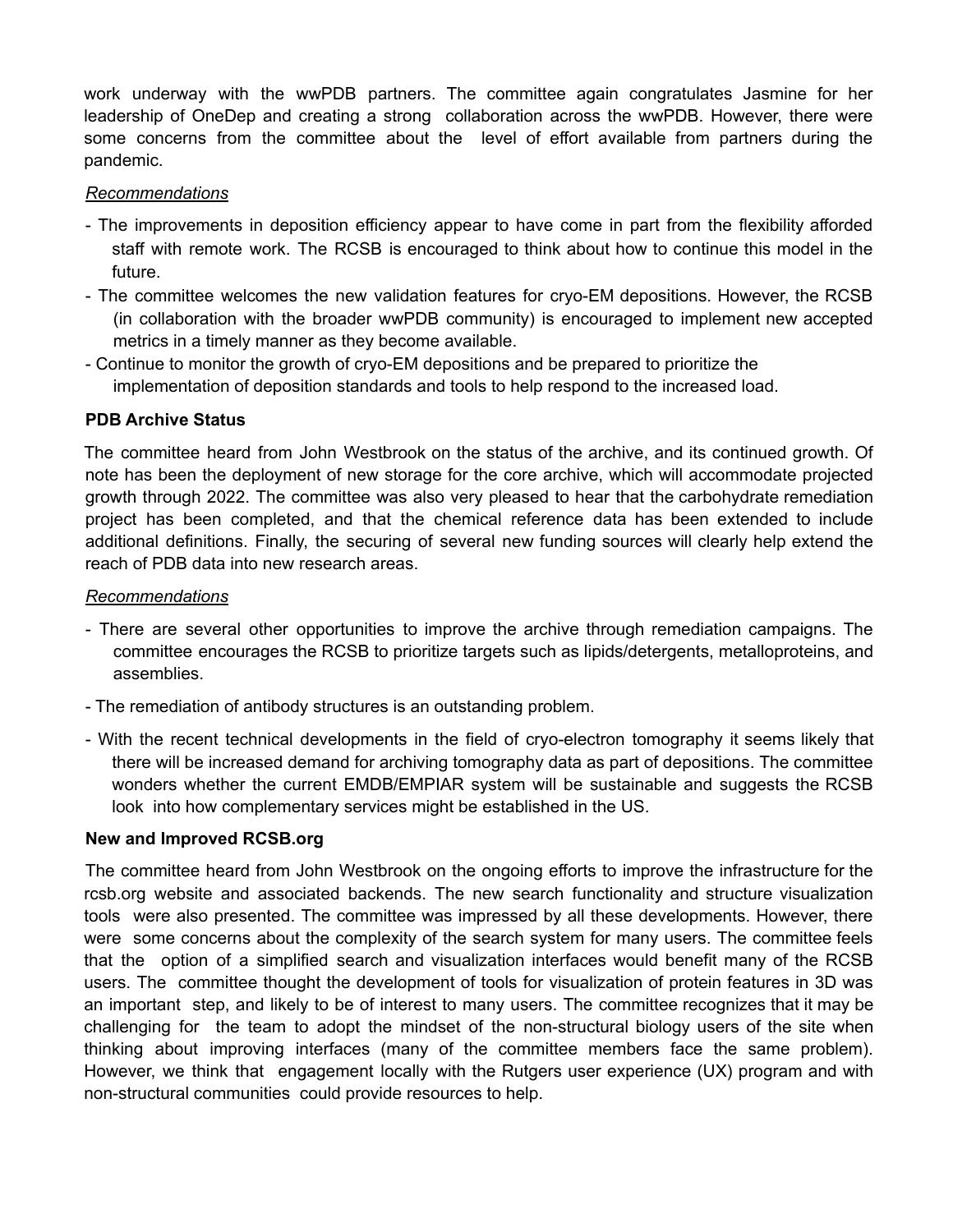### *Recommendations*

- Reach out to the Rutgers UX program to leverage their expertise, and if possible, raise awareness of UX thinking across the team.
- Create a 1 year plan for engagement with non-structural biology user communities and updates of user interfaces as a result, including identifying the top 3 communities to target and build relationships with.
- Consider the development of a simplified search and visualization interface for the more novice or casual user.
- Consider seeking input from the community as a potentially productive route for thoughts about how to improve the site. Committee members suggested looking at BioMolViz.org and engaging with undergraduate life science education researchers.

#### **PDB Data Delivery Status**

The committee heard about the tracking of RCSB data access. It is a testament to the stability of the system the RCSB has implemented that it can seamlessly support so many users, sessions, and downloads. The example of an errant script producing a large data spike prompted discussion about the potential need for data throttling. The consensus was this shouldn't be implemented without community input and analysis of historical data. The committee also felt that the NCBI model for throttling was one that could be adopted if necessary, and that tokens or similar impediments to site access should be avoided.

#### **Outreach/Education and PDB50**

Christine Zardecki presented many of the great efforts in outreach and education over the last year. Unsurprisingly, much of the outreach and education was focused on COVID-19. It was very encouraging to see that this led to PDB-101 supporting substantially more users in 2020 (30% over 2019). The committee also heard about several non-COVID-19 activities, including some interesting health-related videos. The 2022-23 focus on cancer will likely be very popular. The community outreach by the team is excellent and clearly very important for educating the research community about the RCSB and structural biology. The committee members expressed their support of, and interest in participating in, the proposed RCSB PDB User Community series. The PDB50 celebration also provides a great opportunity to promote the RCSB widely and emphasize the impact of structural biology on science, technology and medicine.

#### *Recommendations*

- Leverage the PDB50 celebrations for outreach where possible.

- In response to the request for the committee to comment on whether users should be surveyed, and if so, on what topic/s, we saw several potential opportunities. Receiving input on integrated/hybrid structures and their potential uses would be valuable in these early stages of that field. It was also felt that obtaining community input on the RCSB.org website features would likely be beneficial. Reaching out to educators for their input is one way to help make sure that the site meets the needs of that important group, and by extension many students. The committee suggests gathering focus groups of undergraduate instructors who use the PDB in teaching at national conferences like ASBMB, ASCB, ABRCMS and SACNAS to learn more about how they use the PDB and to even teach them how to use the newer tools that are being developed. We encourage the PDB to host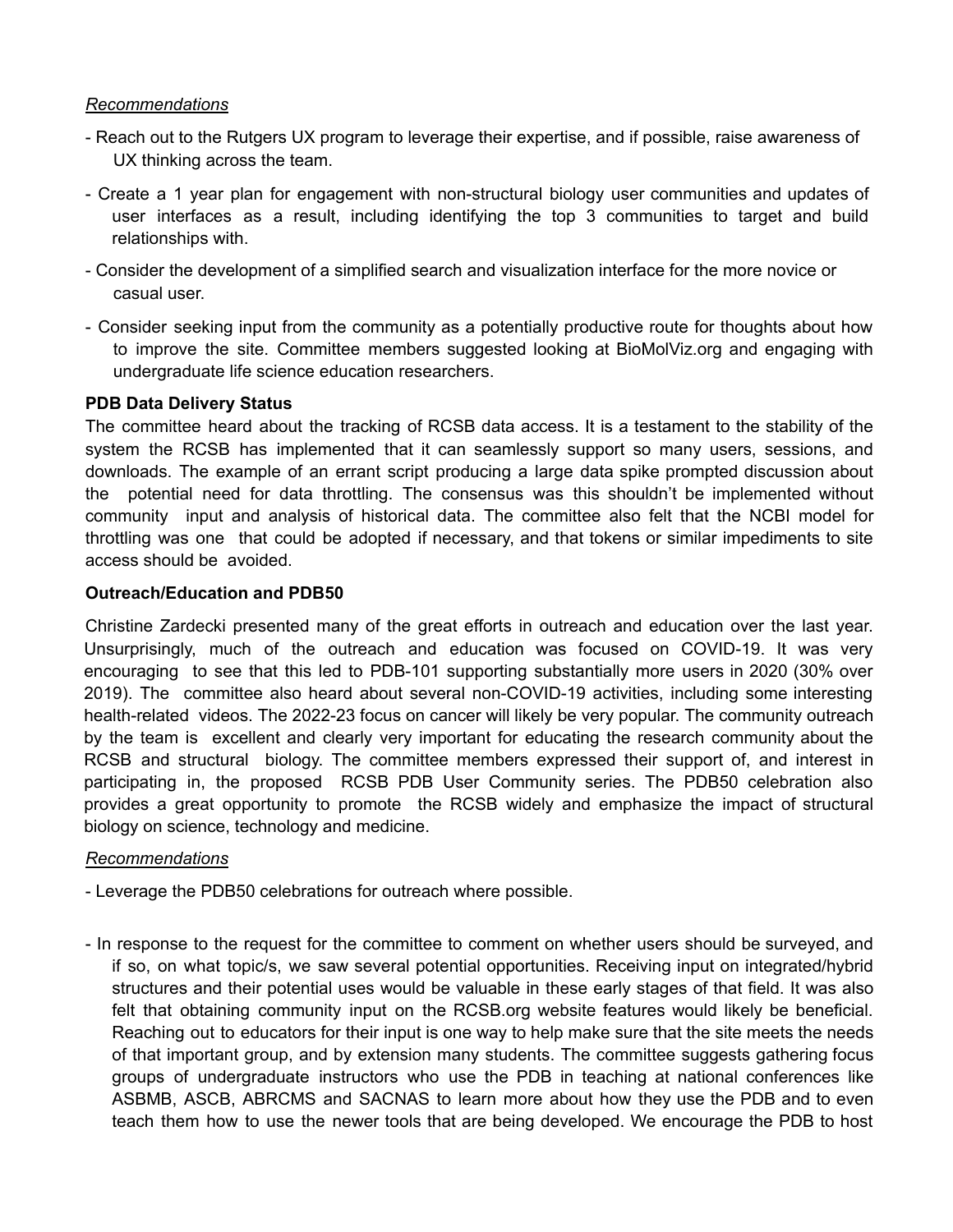focus groups at national conferences that target specific areas, like COVID-19, cancer research or drug development.

- Given the likely reduction in the number of conferences in the coming years it would be advantageous to make webinars, with presentations and Q&A sessions, a regular RCSB offering.

# **Operations and Funding**

The committee heard about several new arrivals in the team, and some departures. The RCSB is applauded for looking broadly in their recruitment efforts, including outreach to underrepresented minorities and the LGBTQ+ community. The committee was also very excited to hear about new successful proposals for funding to NSF, NIH and DOE. The team is commended for their efforts in this area, which are clearly paying off. The efforts to migrate to cloud computing and expand the capabilities of the PDB-Dev system are both strongly supported by the committee. Finally, we heard that Andy Byrd will be stepping down from the committee after 12 years of service. We all thank Andy for his efforts and leadership.

# *Recommendations*

- Identify a replacement for Andy Byrd from the NMR community in a timely manner.

# **Next Advisory Committee Meeting: scheduling, location**

The committee supports the plan for an in-person meeting in Washington to enable engagement with federal program managers. Spring 2022 is good timing, with the meeting timed to not conflict with other major meetings.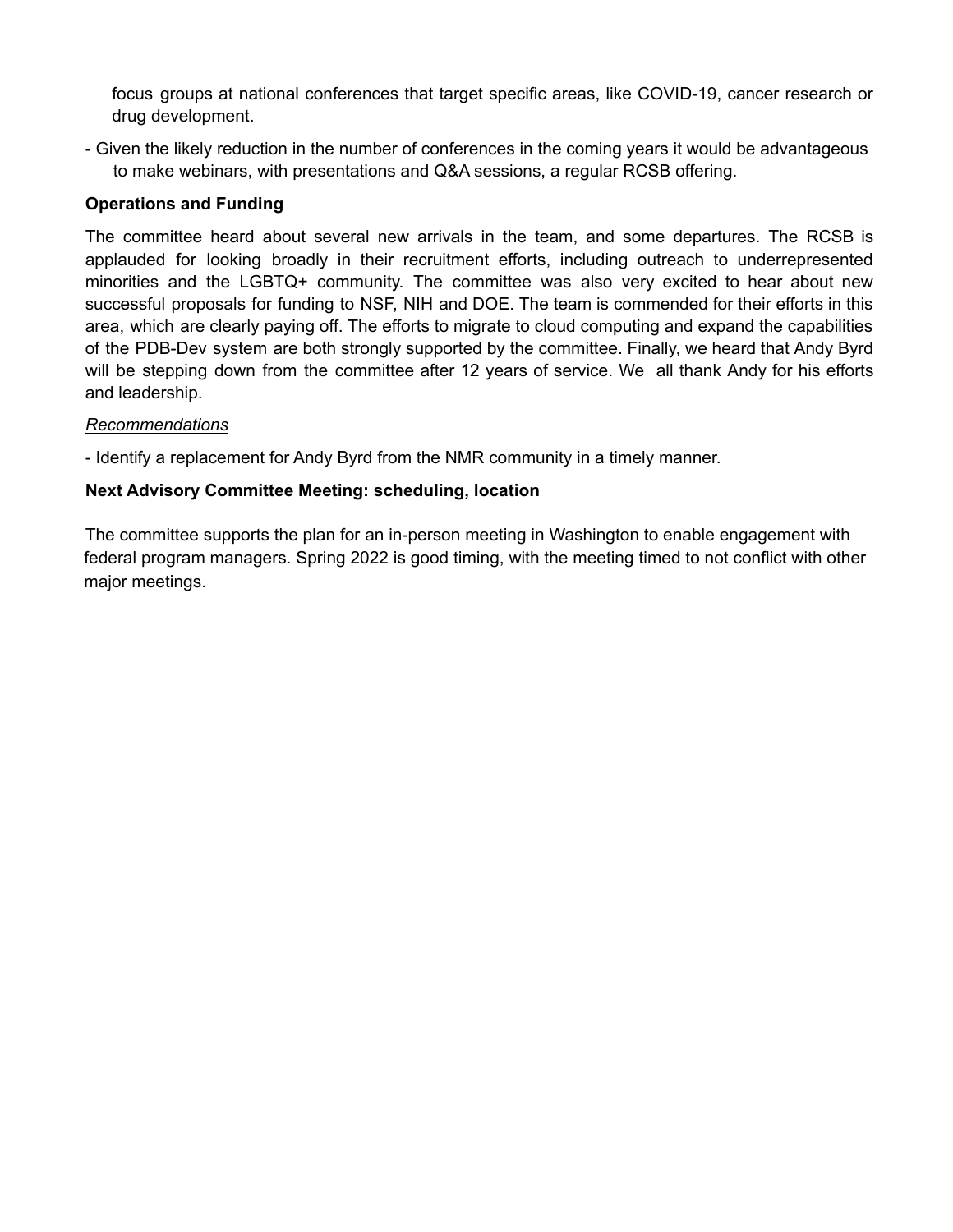# **Appendix 1: Responses to 2020 RCSB PDB AC Recommendations**

RCSB PDB thanks the Advisory Committee for their participation and thoughtful meeting report. Our responses to recommendations bulleted in the report follow (from September 2020) with updates noted as of March 2021.

### *Executive Summary*

A brief report in the next 2 months on the impact of the COVID-19 pandemic on the RCSB operations *and PDB depositions would be very helpful for the committee.*

#### **RCSB PDB Response:**

The majority of RCSB PDB staff have been working remotely since March with no discernible impact on ongoing Operations. All meetings take place regularly via Zoom. The Summer 2020 RCSB PDB Newsletter "Message from the RCSB PDB" article described on-going activities during the pandemic. The team has worked hard and very well together despite the challenges of remote working, child care issues, home schooling, *etc*.

The biggest change from our usual sequence of events annually has been on undergraduate research support. Originally, two students were scheduled to perform research on-campus with the RCSB PDB at Rutgers. When programming moved online, we quickly planned a one-week Boot Camp that hosted 31 students followed by a five-week virtual research experience for 12. The results of this research project are currently in preparation for submission to a journal.

As of September 16, 390 SARS-CoV-2 structures have been released in the PDB archive. Each entry has been validated, expeditiously reviewed, and annotated by wwPDB biocurators following these "guiding principles":

- Biocuration of COVID-19 structures is prioritized over that of other structures, including post release revisions such as citation updates
- Authors are encouraged to release their structures immediately
- Consistent taxonomy name and ID (Severe acute respiratory syndrome coronavirus 2; 2697049) are applied to all COVID-19 structures
- Consistent UniProt referencing is incorporated: **PODTD1, PODTC1, PODTC2, PODTC9** All released

SARS-CoV-2 structures and related resources are highlighted at http://RCSB.org/covid19.

**Update:** RCSB PDB has continued to work remotely, and we anticipate this to continue at least until Fall 2021. Summer undergraduate experiences will be virtual.

All RCSB PDB services have maintained a high level of availability and/or productivity. The main challenges have been adapting activities that work best in-person (*e.g*., wwPDB OneDep Summit; educational activities; professional society meetings).

### **Detailed Advisory Panel Comments and Feedback**

#### *COVID-19: Are there other projects in this area we could develop to support research and education?*

Beyond their COVID-19 current efforts, the RCSB should consider additional activities. The committee identified a number of opportunities, including:

- Creating PDB101s on viral infection processes, immunity, virus-mediated acute respiratory syndrome.
- Extending the current site to provide structural information and links to other material (experiments, recent news, etc) about each protein from the viral genome. Enabling or more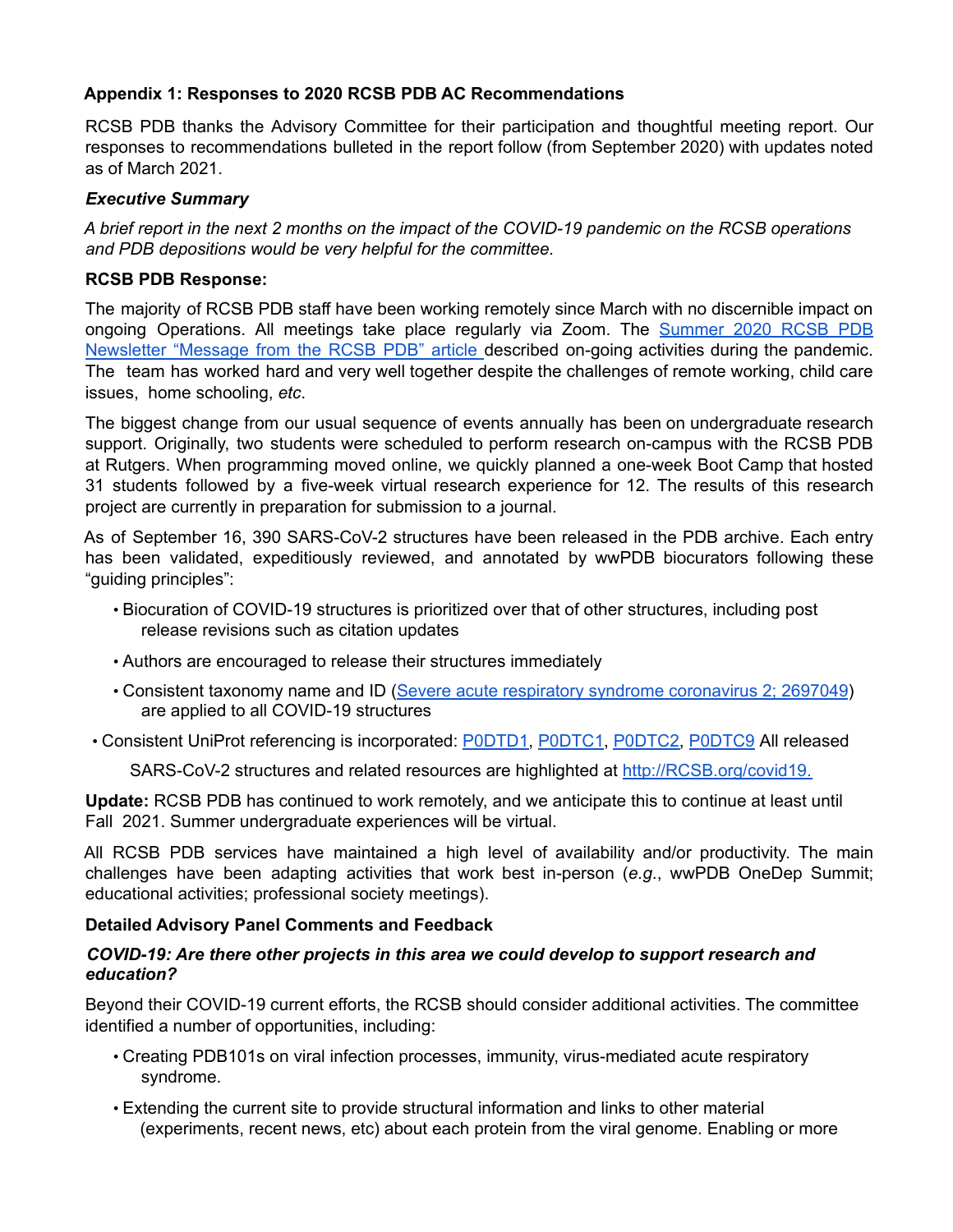directly supporting the collection of revisions of structures from the community, which could eventually lead to new version uploads by the original authors.

• Reaching out to the local community to provide information about the basic structure of COVID proteins, viral RNAs, interacting cellular proteins, virus and pathogen in relationship to human diseases through TV news stations, school districts or public health departments.

The committee also recognizes that there may be opportunities to combine education and outreach activities around COVID-19 with fund raising activities, especially with the PDB50 celebrations next year.

### *Recommendations*

Develop an action plan for expanding the RCSB role in educating the community about COVID-19 and other related pandemics, and the role of structural biology. These plans would ideally be integrated with current and future fundraising activities.

Track access to the RCSB maintained COVID-19 materials; this would be very helpful for future efforts to highlight the impact of the resource.

## **RCSB PDB Response:**

Since the AC meeting, new SARS-CoV-2 materials at PDB-101 have included

• Molecule of the Month: SARS-CoV-2 Spike and RNA-dependent RNA Polymerase

New series: Resources to Fight the COVID-19 Pandemic

- Coronavirus Life Cycle painting
- Coronavirus Background for virtual meetings
- Curricula: COVID-19 in Molecular Detail and COVID-19 Evolution and Structural Biology

Educational materials are added to the Coronavirus Browse feature at PDB-101. We plan to continue developing resources throughout the pandemic.

As of June 30, coronavirus-related content accounted for 13% of 1.3 million page views at PDB-101, including

- MOTM main protease: 69,239 views
- MOTM Spike protein: 11,817 views
- Coronavirus images, video, *etc*.: 99,247 views

In addition, the coronavirus hand-washing video has been viewed >400K times directly on YouTube. This video was also translated into Japanese and distributed by Protein Data Bank Japan.

At RCSB.org, the URL http://rcsb.org/covid19 links to all SARS-CoV-2 structures and related resources; this page has been accessed >75K since March 25. Review of RCSB.org traffic shows frequent activity on SARS-CoV-2 pages. The Structure Summary page for the first structure (PDB ID 6lu7) has been accessed >100K times.

We will continue to monitor coronavirus traffic to PDB-101 and RCSB.org, and plan to use the coronavirus story to develop materials for fundraising.

Related SARS-CoV-2 activities have included

- Image contest held in May
- Virtual Boot camp focused on the SARS-CoV-2 Nsp5 main protease held June 22-26 (31 students)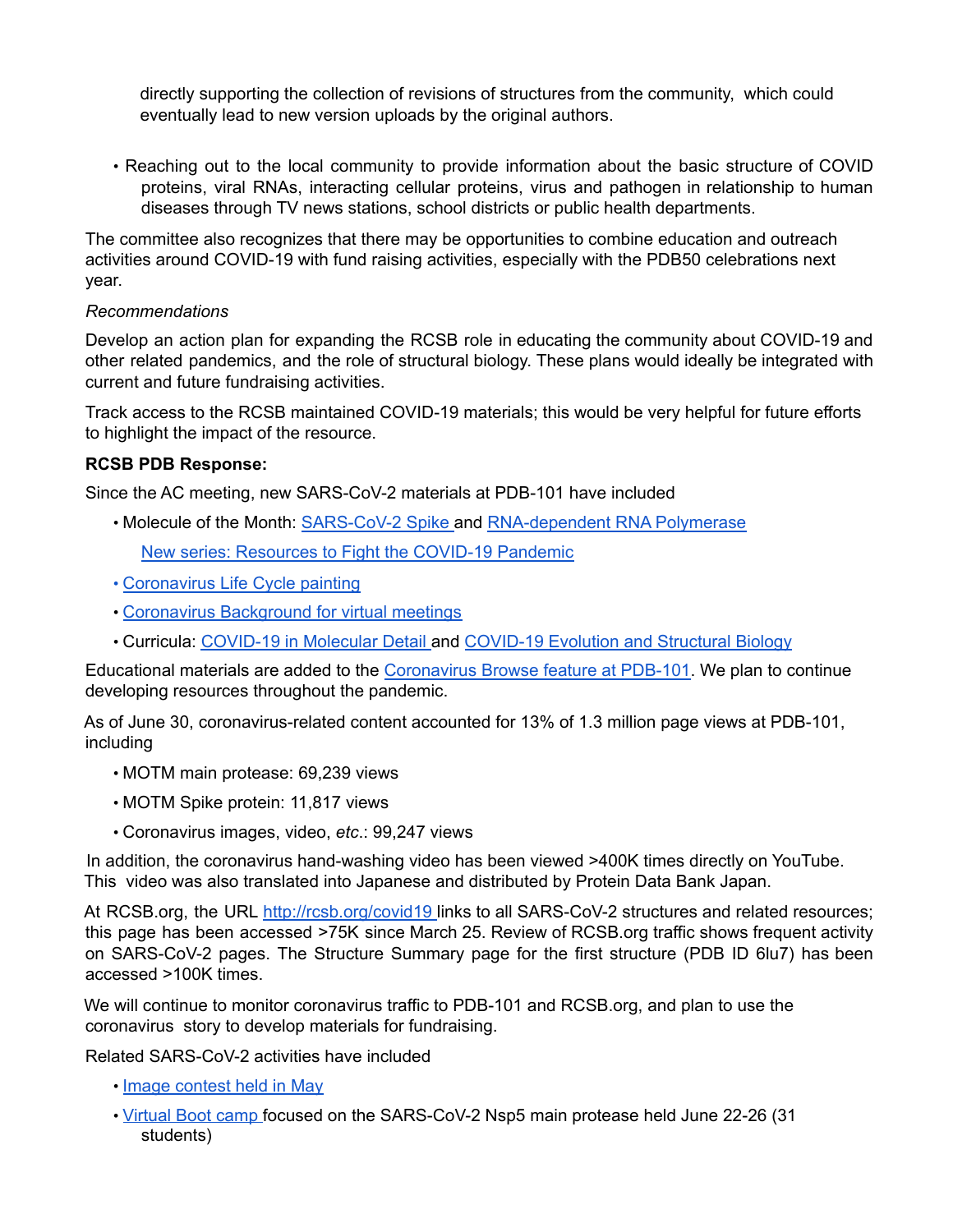- o Boot camp described in "COVID-19 Evolution and Structural Biology" (2020) *Biochemistry and Molecular Biology Education,* doi: 10.1002/bmb.21428.
- Undergraduate research experience exploring the full virus June 29-July 30 (12 students)  $\circ$ 
	- 4 students presented posters at the American Crystallographic Association Meeting
	- o 1 student won the MiTeGen-Society of Physics Students Undergraduate Poster Prize

**Update:** Additional PDB-101 COVD-19-related content has included

Molecule of the Month:

SARS-CoV-2 Spike | SARS-CoV-2 Spike and Antibodies

Resources to Fight the Pandemic:

Dexamethasone and Cytokine Storms | SARS-CoV-2 mRNA Vaccine

Paintings:

Respiratory Droplet | SARS-CoV-2 and Neutralizing Antibodies | SARS-CoV-2 Fusion | SARS-CoV-2 mRNA Vaccine

Publications:

- COVID-19 Evolution and Structural Biology (2020) *BAMBed* 48:511–513 doi: 10.1002/bmb.21428.
- Architecture of the SARS-CoV-2 genome and proteome from *bioRxiv* 2020.12.01.406637; doi: 10.1101/2020.12.01.406637



AAAA Devotes Prito-A Tall

At RCSB.org, a dedicated SARS-CoV-2 resources page was updated weekly at http://rcsb.org/covid19. In 2020, this page was visited by ~152,000 visitors more than 227,000 times to access the latest SARS CoV-2 structures and related educational resources.

At PDB101.rcsb.org, COVID-19-related content received 294,311 page views (~11% of total traffic calendar 2020). 180,303 views were in the first 6 months The most popular feature (Coronavirus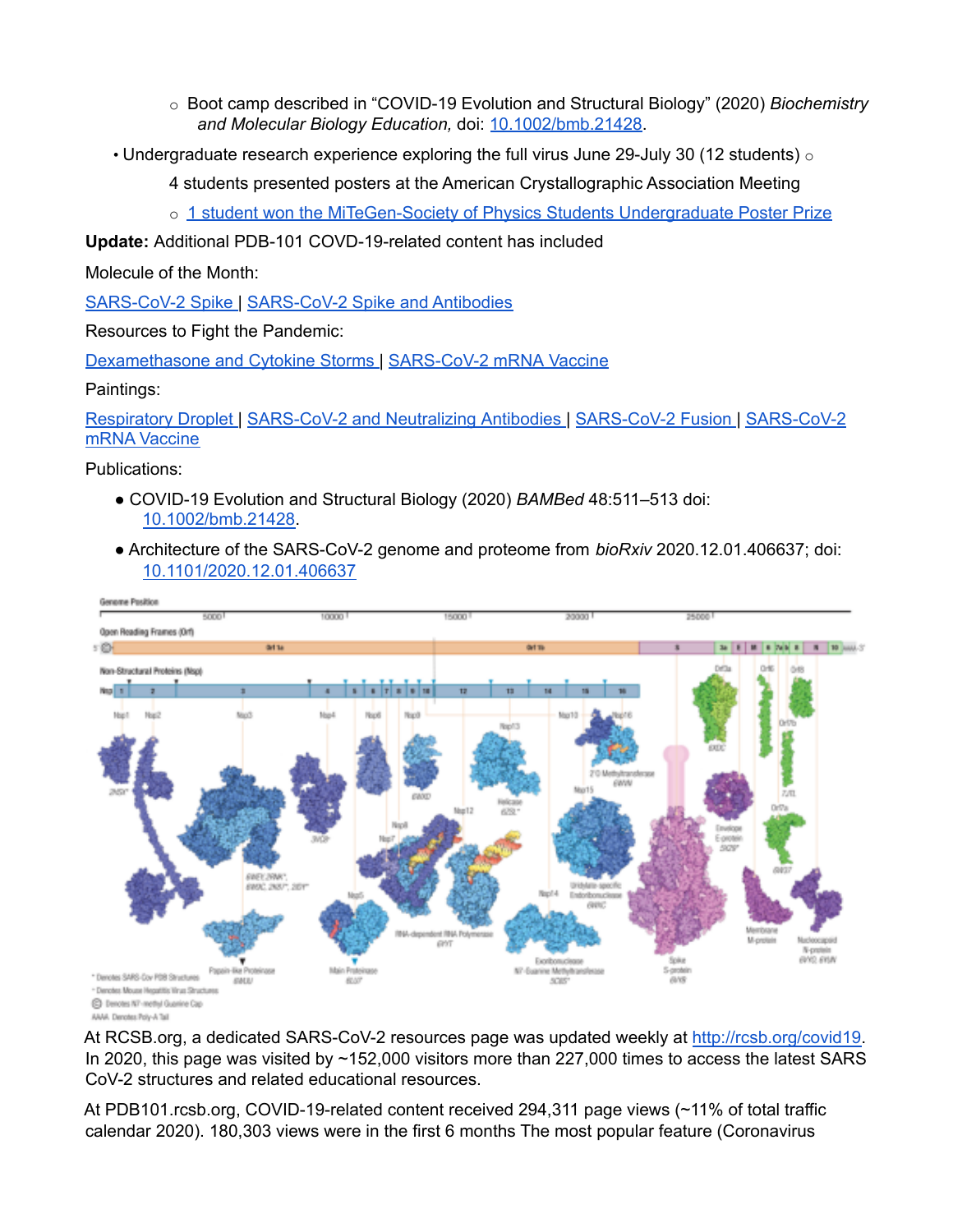Proteases) was accessed >83,000 times; the spike protein (June 2020) had 20,358 views; and RNA dependent RNA Polymerase (September 2020), 17,860 views.

For comparison, the most popular article released in 2019 was Measles Virus Proteins, which was released in March and received 14,721 views that year.

## *Deposition/Biocuration: Any concerns about the Deposition/Biocuration work underway with our wwPDB partners?*

It is also clear that the wwPDB will need to accommodate significant growth in the deposition of atomic resolution models from cryo-EM in the next 5 years. At the same time new XFEL approaches are gaining in popularity. It also currently looks unlikely that there will be dramatic reduction in the number of crystallographic structures deposited each year. This increased volume of structures will need to be processed without a backlog developing. The committee was very pleased to see that an analysis had been performed to provide projections of depositions from 2020 to 2024 for all of the experimental techniques. However, there was a concern that the projections for cryo-EM might be underestimated and not reflective of the current exponential growth.

### *Recommendations*

• Continue to monitor the growth of cryo-EM depositions, and be prepared to prioritize the implementation of deposition standards and tools to help respond to the increased load.

• Continue to track the time taken for depositions, to both measure the load on annotators, and to provide metrics about how process improvements are increasing deposition throughput. This information will be helpful for funding justifications in the future.

#### **RCSB PDB Response:**

We shall continue to monitor the growth in cryo-EM depositions closely with the goal of improving our ability to forecast. In addition, we shall continue to evaluate the performance of the wwPDB OneDep System and the efficiency of wwPDB Biocurators for processing cryo-EM depositions and make improvements to the software and our standard operating procedures where indicated.

**Update:** We have improved metadata capturing by providing a controlled vocabulary. This includes generation of enumeration lists for microscope, detectors, and plunger. In addition, EM map analysis and 3D views of map overlay with models have been added to the validation PDF reports with the goal to reduce depositor communication and reprocessing workload on biocurators. Overall biocuration efficiency has been increased by the implementation of sequence autoprocessing based on the previous annotation of the same protein in an existing entry.

### *New and Improved RCSB.org: Additional Site and Search Functionality requests?*

The committee heard from John Westbrook on the ongoing efforts to improve the infrastructure for the rcsb.org website and associated backends. We were impressed how quickly this has been implemented without any substantial interruptions to providing services. Demonstrations of the new search functionality highlighted useful new features. However, there were some concerns about the complexity of the search system for many users, and the loss of important features (such as refining a search to provide a non redundant set of results). One suggestion was the creation of question-driven functionalities and workflows for popular search activities. The committee recognizes that the RCSB has undertaken community outreach to get user feedback, but these efforts might need to be extended. The new Mol\* 3D visualization system was also presented, and clearly shows great potential for interactive display of molecules and maps. However, the committee feels that further development, and in some cases simplification, of the interface would benefit many of the RCSB users.

*Recommendations*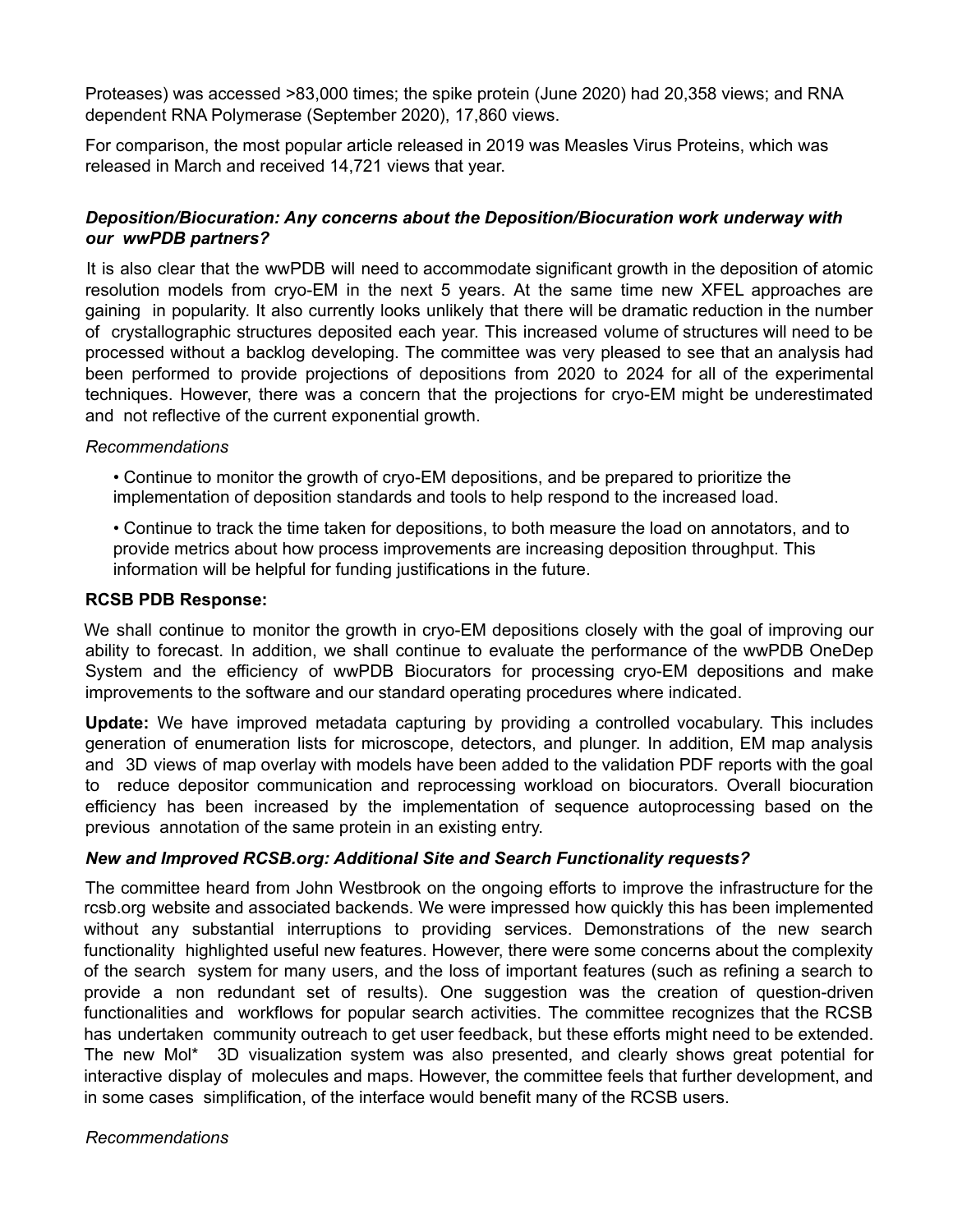• Seek further community input, maybe through the creation of focus groups or targeted outreach, to refine the search functionality and the Mol\* visualization services.

#### **RCSB PDB Response:**

Mol\*: Since the AC meeting, the user interface has been greatly improved based upon feedback from the community and user documentation was published at RCSB.org. Mol<sup>\*</sup> was used extensively during the summer with students and their feedback was positive. After boot camp, which included many students new to molecular visualization, 65% said Mol\* was "easy to use."

RCSB.org: Since April 2020, we have released many additional features (some new and some improved versions of previous offerings), such as returning non-redundant search results, to our searching and reporting services. Due to the nature of the database/software architecture, we were unable to release all services at the same time.

We have started a project to improve documentation to help support users and plan to initiate a user survey at the end of 2020. We are monitoring access to the website to see how it is being used, and are developing tools to better analyze which searches are being performed. These metrics will guide further enhancements of usability/documentation and help prioritize development and release of new features.

Update: The plan to increase documentation has been published under a new menu at the top of every RCSB.org page.

Traffic at the help desk at info@rcsb.org regularly monitored. The spike in traffic that occured when the new search functionality was released has decreased as users have become more familiar with the new features.

#### *Outreach/Education: Suggestions for new materials and virtual venues for celebrating PDB50 throughout 2021?*

The committee had several suggestions for ways to engage the community in the current circumstances and leverage the importance of structure in the COVID-19 response. One idea was the creation of virtual reality resources, perhaps using ChimeraX. This might provide a platform to propose something similar to Folding@Home where people would be in VR or AR space and attempting to design drugs for COVID-19 proteins. Another suggestion was a competition for creating protein structures from found objects around the home.

The PDB50 celebration in 2021 provides a great opportunity to promote the RCSB widely and emphasize the impact of structural biology. The committee suggested addressing this in multiple forums. Large conferences provide an opportunity for outreach, and in some cases these may be well organized as virtual conferences - the Intelligent Systems for Molecular Biology in 2021 was one example. Museums and other public facing organizations may also provide a great opportunity for engaging a broader audience. The American Museum of Natural History was put forward as an organization looking for online content. Ultimately, the committee feels that there is an opportunity for either local or national recognition through mainstream media, such as NPR and network TV channels. Science Friday at NPR would be a great target for a PDB50 piece, as would a NOVA documentary.

#### *Recommendations*

- Create a plan for online outreach and communications for the next 12 months, which incorporates some PDB50 celebration activities
- Develop a PDB50 media communications strategy targeted both locally and nationally.

#### **RCSB PDB Response:**

Select PDB50 activities and materials are being developed in collaboration with our wwPDB partners as listed at https://foundation.wwpdb.org/pdb50.html. The wwPDB is also collaborating on a themed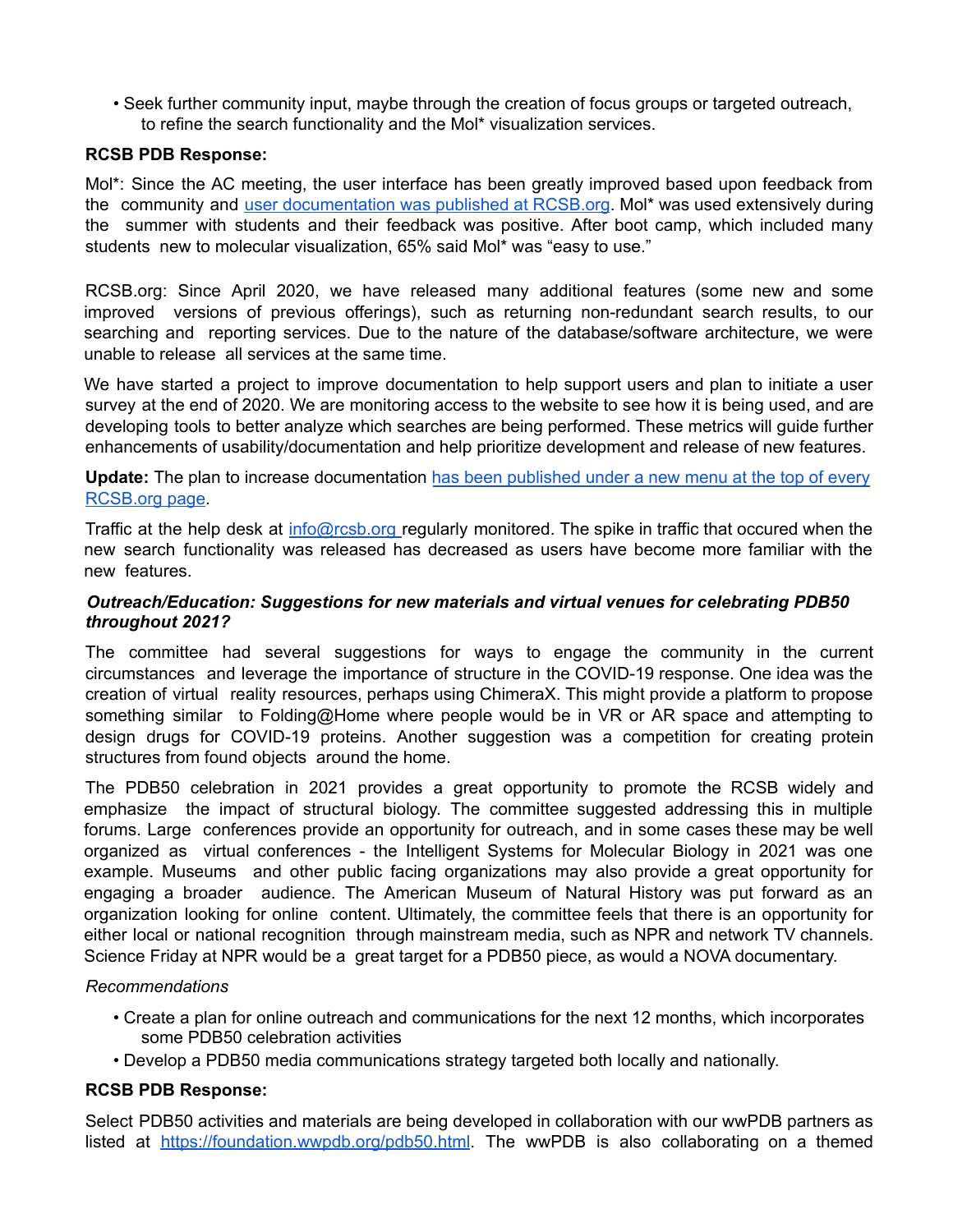calendar for 2021. Other projects are also being discussed.

In addition, we are developing pitch materials to provide to committee members who have volunteered to help us target museums and media about the PDB using the coronavirus story.

**Update:** PDB50 celebrations and related materials are being updated at http://wwpdb.org/pdb50 and http://rcsb.org/pdb50. Meetings are being coordinated by the wwPDB. Current registration numbers for the inaugural May meeting indicate >700 registrants and 280 posters.

### *Next Advisory Committee Meeting location?*

While the committee looks forward to the next meeting in person, it seems unlikely that it will come to pass in the first half of 2021. We expect that the next committee meeting will be held virtually. If an inperson meeting is possible, the option of coordinating with the PDB50 event at the ACA in Baltimore seems reasonable.

#### *Recommendations*

• Plan for a virtual meeting in the first half of 2021. The duration of the meeting will be increased to 4 hours (per AC Chair feedback).

#### **RCSB PDB Response:**

A doodle poll for available dates in April 2021 will be circulated. Given the AC Chair's other duties, two meeting dates will be confirmed during that month to provide a reserve date in the event that the Chair becomes unavailable on short notice.

### *Discussion: What advice do you have regarding PDB Legacy Format sunsetting?*

**The committee agrees that a timeline for a permanent transition needs to be established, communicated, and enacted**. The details of that timeline will require some careful consideration. Firstly, depositions for all structure types will need to move to mmCIF/PDBx before the legacy format can be dropped. Currently, there are plans for cryo-EM submissions to move to mmCIF/PDBx later this year. The committee is still uncertain as to the plans for NMR-based structure depositions. Provided that the milestone of technique-wide mmCIF/PDBx deposition is either reached or scheduled, it seems reasonable to set a firm deadline for dropping support for serving the legacy format files to the RCSB user community. Clearly, extensive outreach and communication should be performed prior to this.

A general transitional approach to the legacy format was also raised by the committee, where the legacy format versions of structures currently available are frozen, and they are not changed any further. This would send the message that mmCIF is the only format capable of handling complex structures but wouldn't remove access to all structures on a specific date, which could present problems for some. This approach also minimizes the work necessary for the RCSB to that of creating a static repository of legacy format structures. The committee did see that there are some additional remaining issues. For example, biological assemblies are currently not available in mmCIF format from RCSB, although they are available from PDBe. If the legacy format is going to be dropped, these files need to be provided sooner rather than later. The mmCIF format is much better than the legacy format for assemblies, which use the MODEL-ENDMDL format to show multiple copies of the ASU in larger assemblies. There is also a good case for the RCSB to generate additional material to help educators know how to best use mmCIF format files. The PDB 101 has a site about beginners using mmCIF/PDBx, which is very helpful. However, it would be even better to have one or two videos for educators that explain how to teach with structures in this file format.

### *Recommendations*

• Develop a timeline for sunsetting the PDB format, which can be widely socialized for feedback. The timeline will need to be consistent with the termination of legacy format model submission for all experimental methods. Consideration could be given to providing an unsupported set of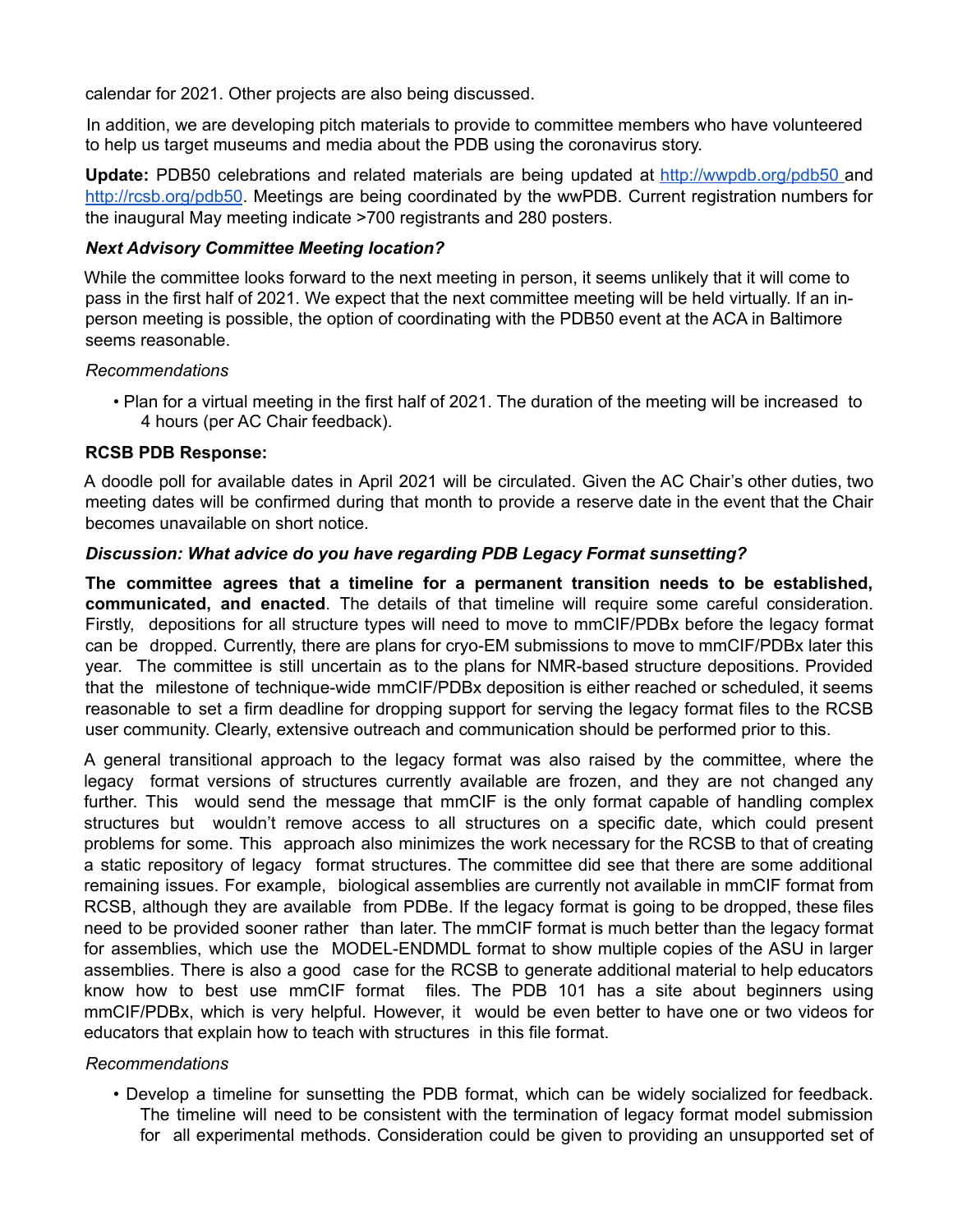legacy version files to ease the transition for some researchers.

• Make it a priority to address cases where mmCIF files are currently not available, such as assemblies.

### **RCSB PDB Response:**

At the wwPDB AC Meeting in October 2020, the wwPDB PIs will ask the advisors to concur with work with the user community to understand how many rely on "best efforts" PDB Legacy format files and how they use these files in their day-to-day research and teaching activities.

The wwPDB will analyze the results of the survey and develop plans for deprecation of the legacy PDB file format that minimizes disruption to users and promotes the FAIR principles of findability, accessibility, interoperability, and reusability. The wwPDB will also determine how best to help our diverse user community transition to the PDBx/mmCIF format regime with webinars, conversion software, on-line tutorials, etc.

**Update:** We have begun the work to provide better logs and tracking that will enable statistics analysis on file download for different file types which will inform us about the usage of "best efforts" PDB format files.

#### *Funding and Operations*

It was also noted that building stronger links to other research communities traditionally outside of structural biology could pay dividends in the future. Areas identified included bioengineering and synthetic biology, which are relevant to all three federal funding agencies. Developing stronger plans for funding to support education activities could be another productive route, which might leverage the scientific response to COVID-19.

#### *Recommendations*

- Reassess the approaches to obtaining new funding given the current global financial situation.
- Consider alternative routes to funding to support RCSB educational activities.
- Develop a strategy for broader community engagement outside structural biology to develop new routes to joint funding.

### **RCSB PDB Response:**

We will continue to identify funding opportunities focusing on federal funders, and will emphasize the impact PDB data and RCSB PDB services have had on the COVID-19 pandemic.